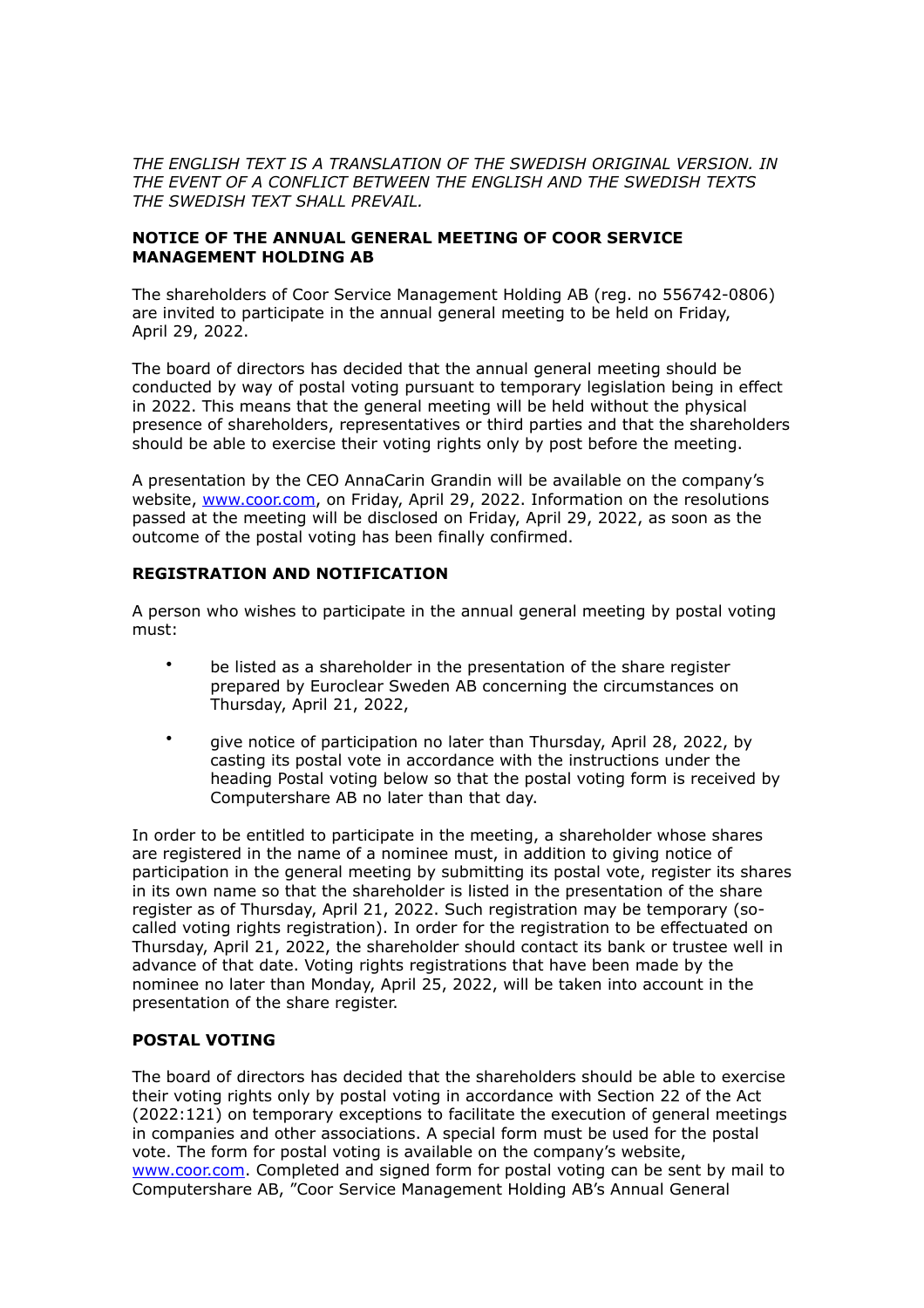Meeting", P.O. Box 5267, SE-102 46 Stockholm, Sweden or by e-mail to [coor@computershare.se.](mailto:coor@computershare.se) The completed and signed form must be received by Computershare AB no later than Thursday, April 28, 2022. Shareholders may also cast their votes electronically through verification with BankID via the company's website, [www.coor.com](http://www.coor.com). Such electronic votes must be submitted no later than Thursday, April 28, 2022.

If the shareholder submits its postal vote by proxy, a power of attorney must be attached to the postal voting form. Proxy forms in Swedish and English are available on the company's website, [www.coor.com.](http://www.coor.com) If the shareholder is a legal entity, a registration certificate or other authorization document must be attached to the form.

The shareholder may not provide special instructions or conditions to the postal vote. If so, the entire postal vote is invalid. Further instructions and conditions can be found in the postal voting form.

# **PROPOSED AGENDA**

- <span id="page-1-0"></span>1. Election of a chairman of the meeting.
- <span id="page-1-1"></span>2. Election of one or two persons who shall approve the minutes.
- <span id="page-1-2"></span>3. Preparation and approval of the voting list.
- 4. Approval of the agenda.
- 5. Determination as to whether the meeting has been duly convened.
- 6. Presentation of the annual report and the audit report as well as the consolidated accounts and the audit report for the group, as well as the statement of the auditor regarding the application of guidelines for remuneration which have applied since the annual general meeting 2020.
- <span id="page-1-3"></span>7. Resolutions regarding:
	- a. the adoption of the income statement and the balance sheet and the consolidated income statement and the consolidated balance sheet,
	- b. allocation of the company's profits in accordance with the adopted balance sheet, and
	- c. discharge from liability for the members of the board of directors and the CEO.
		- i. Anders Ehrling
		- ii. Mats Granryd
		- iii. Mats Jönsson
		- iv. Monica Lindstedt
		- v. Magnus Meyer
		- vi. Kristina Schauman
		- vii.Heidi Skaaret

viii.Glenn Evans (employee representative)

- ix. Linus Johansson (employee representative)
- x. Rikard Milde (employee representative)
- xi. Urban Rääf (employee representative)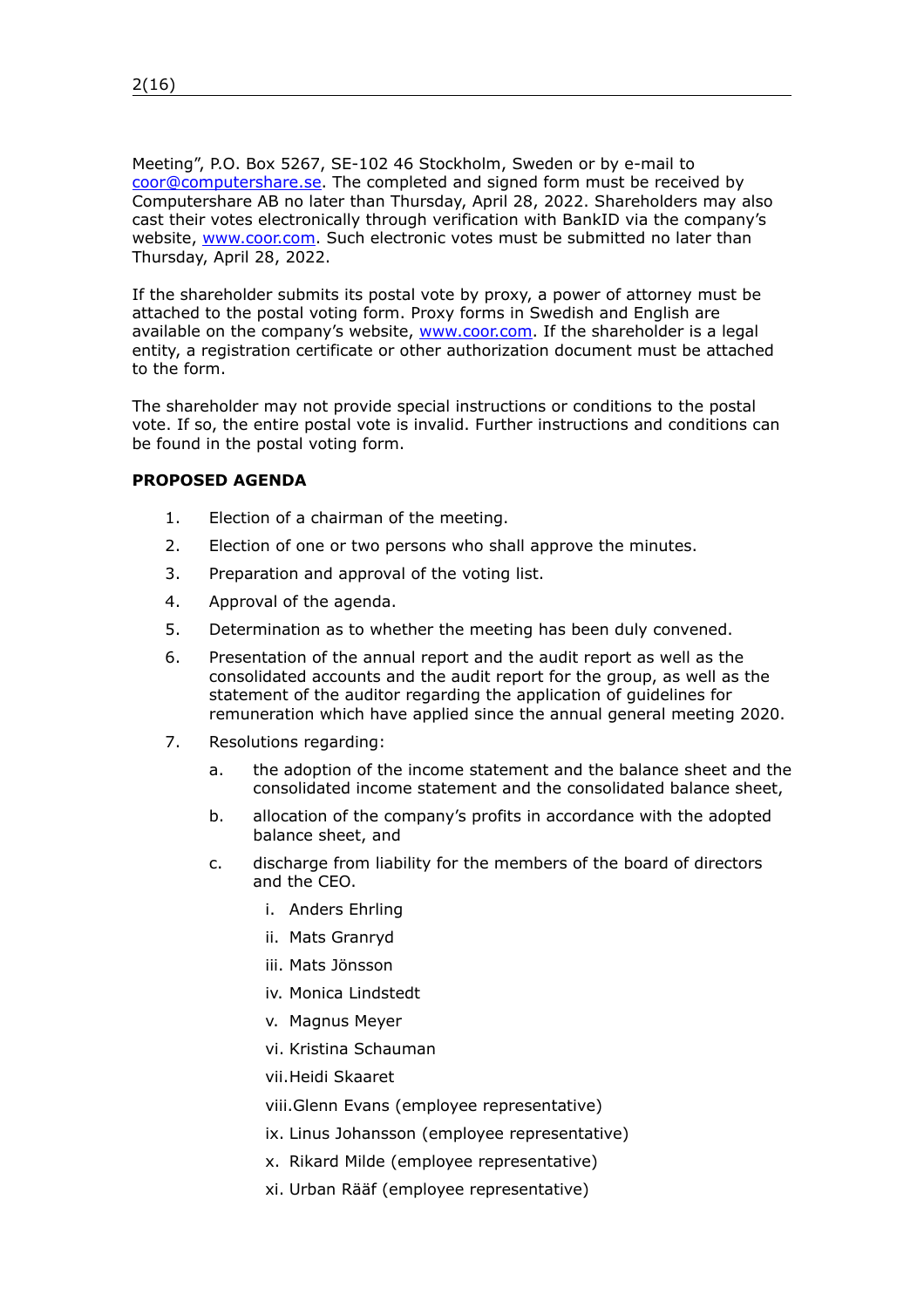xii.AnnaCarin Grandin (CEO)

- <span id="page-2-0"></span>8. Determination of fees for members of the board of directors and auditors.
- <span id="page-2-2"></span>9. Determination of the number of members of the board of directors and the number of auditors and deputy auditors.
- <span id="page-2-1"></span>10. Election of the members of the board of directors, chairman of the board of directors as well as auditors and deputy auditors.

Members of the board of directors

- i. Mats Granryd (re-election)
- ii. Magnus Meyer (re-election)
- iii. Kristina Schauman (re-election)
- iv. Heidi Skaaret (re-election)
- v. Karin Jarl Månsson (new election)
- vi. Linda Wikström (new election)
- Chairman of the board of directors
	- vii.Mats Granryd (re-election)

### Auditors

viii.Öhrlings PricewaterhouseCoopers AB (re-election)

- <span id="page-2-3"></span>11. Resolution on remuneration guidelines for group executive management.
- <span id="page-2-4"></span>12. Resolution on approval of remuneration report.
- <span id="page-2-5"></span>13. Resolution on long-term incentive program (LTIP 2022) in accordance with (A) and hedging arrangements relating thereto in accordance with (B) or (C).
- <span id="page-2-6"></span>14. Resolution on authorisation for the board of directors to resolve on acquisitions and transfers of own shares.
- <span id="page-2-7"></span>15. Resolution on authorisation for the board of directors to resolve on new issues of shares.

### **PROPOSALS BY THE NOMINATION COMMITTEE (ITEMS [1](#page-1-0) AND [8](#page-2-0)[–10](#page-2-1))**

The nomination committee in respect of the annual general meeting 2022 has consisted of Jan Särlvik (Nordea Funds, chairman), Henrik Didner (Didner & Gerge Funds), Ulrika Danielson (Second AP Fund), Sophie Larsén (First AP Fund) and the chairman of the board of directors Mats Granryd.

The nomination committee has proposed the following.

- **Item [1](#page-1-0)** Mats Granryd as chairman of the annual general meeting.
- **Item [8](#page-2-0)** Fees to the board of directors elected by the annual general meeting and not employed by the company as well as fees for committee work in accordance with the following:
	- Board member: SEK 305,000
	- Chairman of the board of directors: SEK 855,000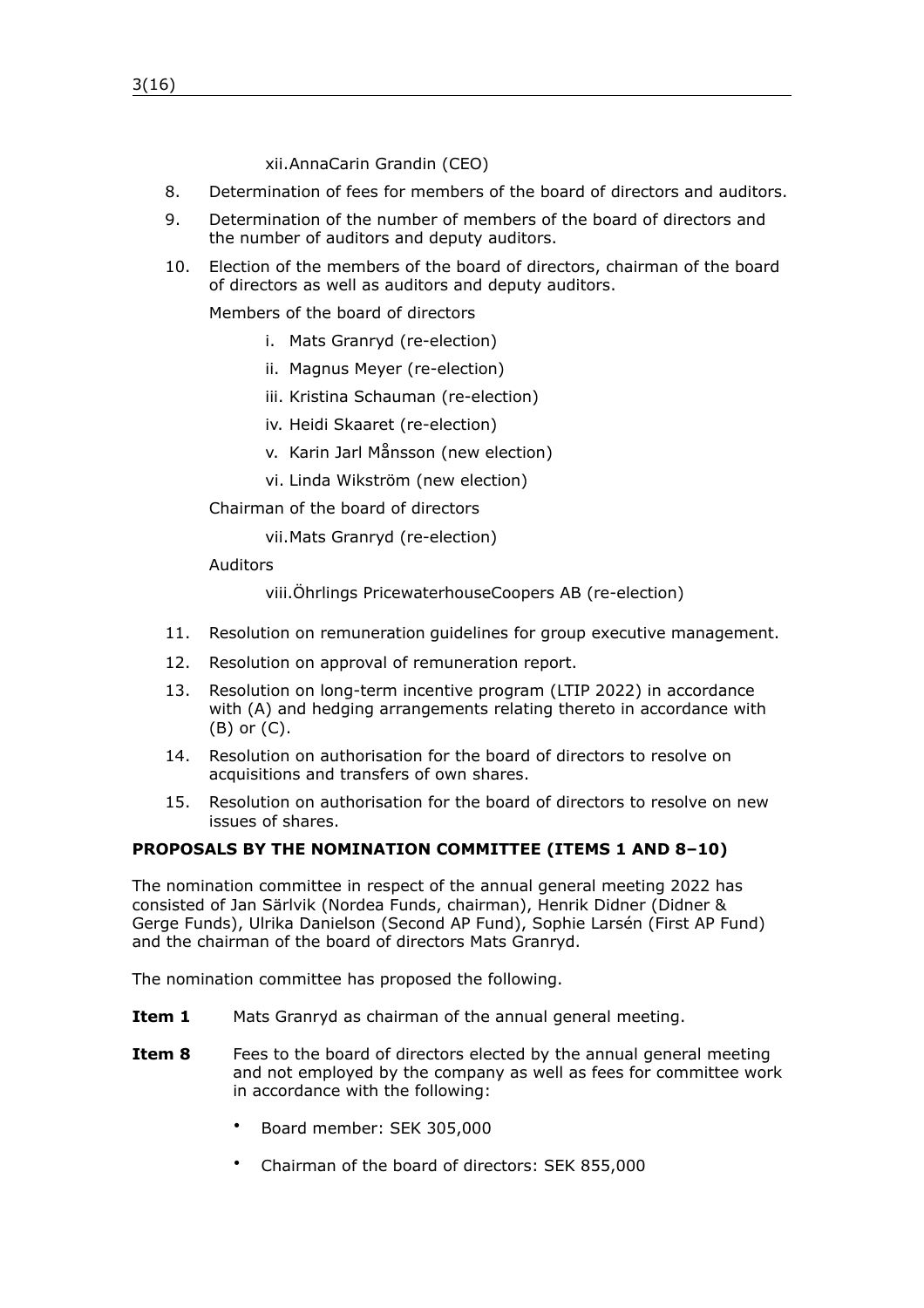- Board member who is a member of the audit committee: SEK 110,000
- Chairman of the audit committee: SEK 220,000
- Board member who is a member of the remuneration committee: SEK 50,000
- Chairman of the remuneration committee: SEK 75,000
- Board member who is a member of the project committee: SEK 75,000
- Chairman of the project committee: SEK 100,000

The fees to the board of directors is proposed to be increased from SEK 295,000 to SEK 305,000; the fee to the chairman of the board of directors is proposed to be increased from SEK 825,000 to SEK 855,000; the fee to a member of the audit committee is proposed to be increased from SEK 100,000 to SEK 110,000; and the remuneration of the chairman of the audit committee is proposed to be increased from SEK 200,000 to SEK 220,000. The proposed fees to the board of directors are otherwise unchanged in comparison with the fees decided at the previous annual general meeting. Fees to the auditor shall be paid in accordance with approved invoices.

- **Item [9](#page-2-2)** Six board directors and no deputies. One auditor and no deputies.
- **Item [10](#page-2-1)** Re-election of Mats Granryd, Magnus Meyer, Kristina Schauman and Heidi Skaaret as board members. New election of Karin Jarl Månsson and Linda Wikström as board members. Re-election of Mats Granryd as chairman of the board of directors.

In accordance with the recommendation by the audit committee, reelection of Öhrlings PricewaterhouseCoopers AB as auditor.

Information regarding the proposed board members is available at the company's website, [www.coor.com.](http://www.coor.com)

### **THE BOARD'S PROPOSAL ON ONE OR TWO PERSONS WHO SHALL APPROVE THE MINUTES (ITEM [2\)](#page-1-1)**

The board of directors proposes Jonathan Schönbäck (Odin Fonder) and Johannes Wingborg (Länsförsäkringar Fonder), or if one or both of them are prevented from participating, the person(s) appointed by the board of directors, to approve the minutes. The assignment to approve the minutes also include checking the voting list and that the received postal votes are correctly reflected in the minutes of the meeting.

## **PREPARATION AND APPROVAL OF VOTING LIST (ITEM [3\)](#page-1-2)**

The voting list proposed to be approved is the voting list prepared by Computershare AB, based on the general meeting share register and received postal votes, controlled and checked by the persons assigned to approve the minutes.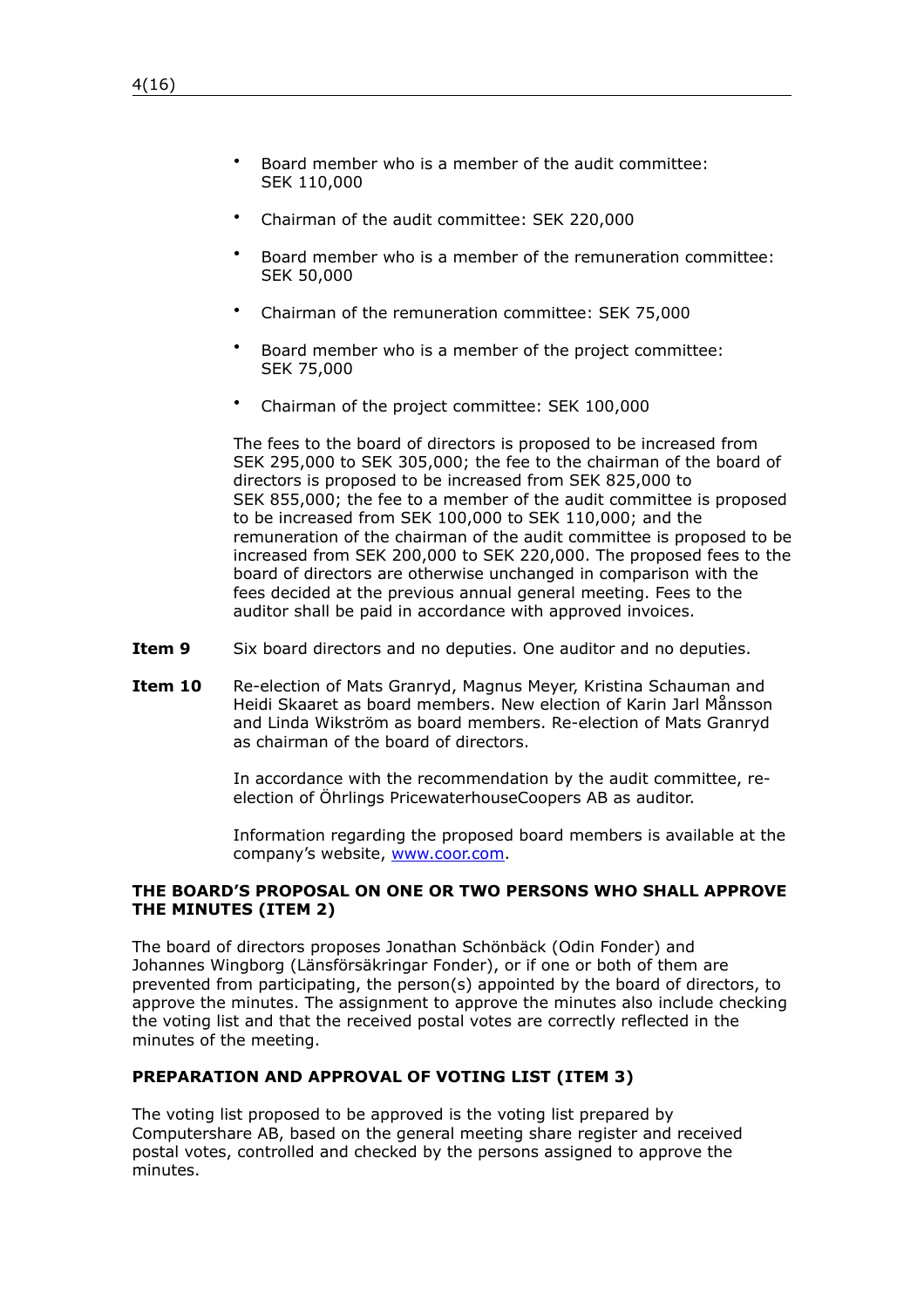### **THE BOARD'S PROPOSAL ON DIVIDEND AND RECORD DATE (ITEM [7B](#page-1-3))**

The board of directors proposes a dividend for 2021 of SEK 4.80 per share (SEK 2.40 per share thereof in ordinary dividend and SEK 2.40 thereof in extraordinary dividend), to be paid in two parts: SEK 2.40 per share with Tuesday, May 3, 2022 as record date and SEK 2.40 per share with Friday, October 7, 2022 as record date. Subject to resolution by the annual general meeting in accordance with this proposal, the first distribution of dividend is expected to be made on Friday, May 6, 2022 and the second distribution of dividend on Wednesday, October 12, 2022.

### **THE BOARD'S PROPOSAL ON REMUNERATION GUIDELINES FOR THE COOR GROUP EXECUTIVE MANAGEMENT (ITEM [11](#page-2-3))**

The main changes to the existing guidelines proposed by the board of directors are, in brief, that the weighting of EBITA, turnover increase for new businesses or cash flow shall account for at least 60 per cent of the weight of all criteria for the variable remuneration instead of 70 per cent, and that the definition of sustainability has been clarified.

The board of directors proposes that the annual general meeting resolves to adopt the following guidelines for the remuneration of senior executives.

The executives covered by the guidelines are the CEO and the other members of the executive management. The guidelines also cover any remuneration to board members other than board fees. The guidelines are forward-looking, i.e. they are applicable to remuneration agreed, and amendments to remuneration already agreed, after adoption of the guidelines by the annual general meeting 2022. These guidelines do not apply to any remuneration decided or approved by the general meeting. For employments governed by rules other than Swedish, pension benefits and other benefits may be duly adjusted for compliance with mandatory rules or established local practice, taking into account, to the extent possible, the overall purpose of these guidelines.

#### *The guidelines' promotion of the company's business strategy, long-term interests and sustainability*

In short, Coor's business concept is to take over, manage and develop services in offices, at properties and production facilities, and in the public sector (Facilities Management). The business is to be conducted in an effective, sustainable longterm and value-creating manner in relation to customers, employees and investors as well as society and the environment at large. Coor's overall strategies are:

-Growth within Integrated Facilities Management.

- -Growth within single Facilities Management-services.
- -Customized and flexible delivery model.
- -Focus on operational efficiency.
- -Nordic focus, but some flexibility out in Europe.

For more information about Coor's business concept, please visit Coor's website (https://www.coor.com/investors2/strategy/)

A prerequisite for the successful implementation of Coor's business strategy and safeguarding of its long-term interests, including its sustainability, is that the company is able to recruit and retain qualified personnel. To this end, it is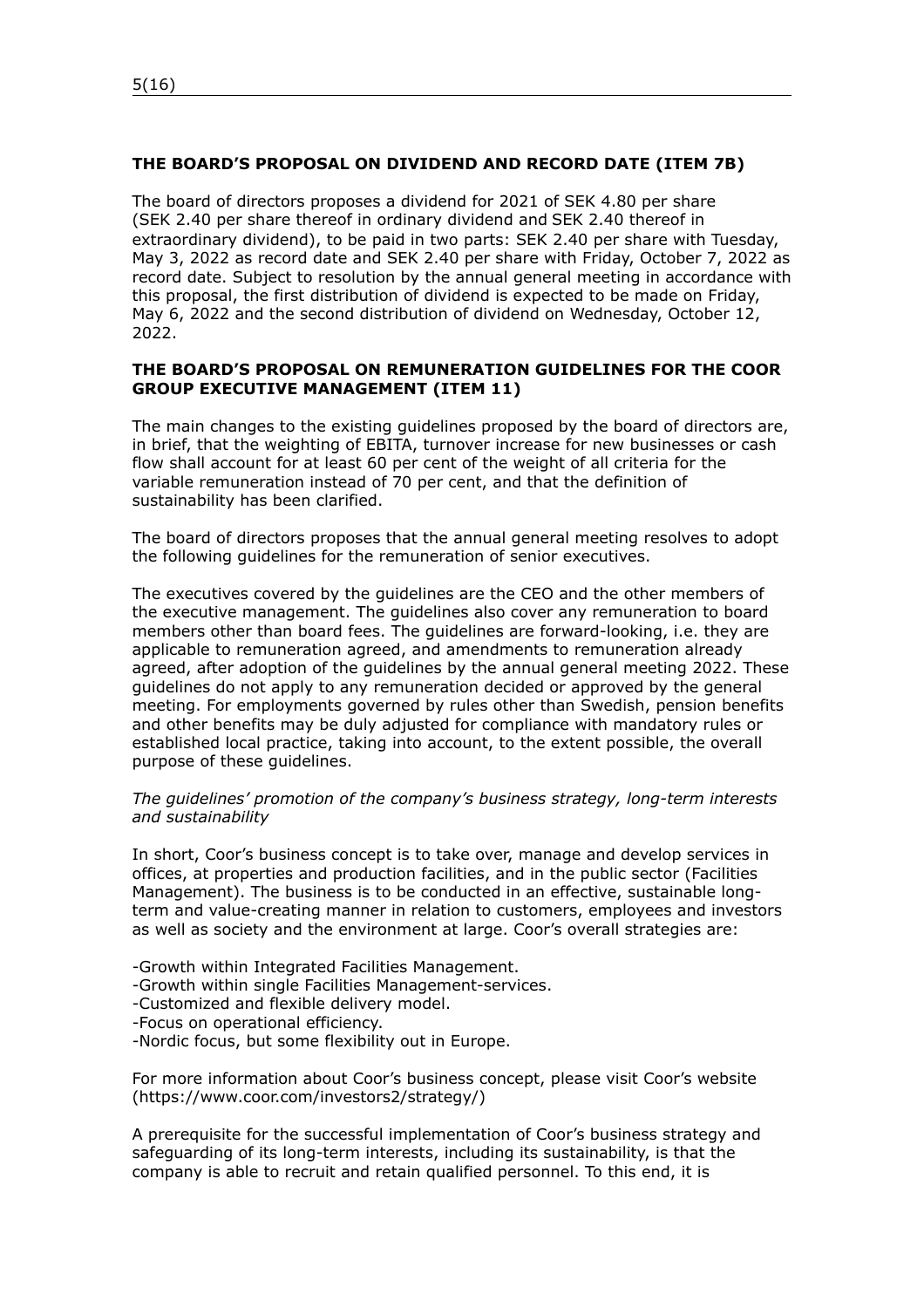necessary that the company offers competitive total remuneration, which these guidelines enable. The total remuneration shall be competitive, in line with market levels and reflect the individual's performance and responsibility, and with regard to any long-term variable remuneration, the value growth of the Coor share that accrues to the shareholders. Variable cash remuneration covered by these guidelines shall aim at promoting the company's business strategy and long-term interests, including its sustainability.

The CEO and the other members of the executive management have had the opportunity to participate in long-term share-related incentive plans implemented in the company during 2018, 2019 and 2021. The outcome of these plans does not qualify for pension benefits. The plans have been resolved by the annual general meetings and are therefore not subject to these guidelines. The long-term sharerelated incentive plan proposed by the board of directors to the annual general meeting 2022 and any future share-related incentive plans to be approved by the general meetings are not subject to the guidelines for the same reason. For more information regarding the performance criteria, terms and conditions and expenses for these plans, please see the board of directors' complete proposals prior to each annual general meeting on Coor's website (https://www.coor.com/who-we-are/ governance/annual-general-meetings/agm-2022/)

#### *Types of remuneration, etc.*

The remuneration to the senior executives shall consist of fixed salary, any variable remuneration, pension and other benefits. Additionally, the general meeting may – irrespective of these guidelines – resolve on, among other things, share-related or share price-related remuneration.

#### Fixed salary

The fixed salary shall consist of cash salary. The fixed salary for each member of the executive management shall be revised annually. The fixed salary shall be in line with market terms and based on factors such as the position, qualifications, experience and performance.

#### Variable remuneration

Any variable remuneration shall consist of annual variable cash salary. Variable cash remuneration is conditional upon satisfaction of defined and measurable criteria and should be capped to 75 per cent of the annual fixed salary. The satisfaction of criteria for awarding possible variable cash remuneration shall be measured over a period of one year.

The variable cash remuneration shall be linked to one or several predetermined and measurable criteria, such as the group's EBITA, the turnover increase for new businesses (either through organic growth or acquisitions) or cash flow. The criteria may also, to some extent, consist of individualized quantitative or qualitative objectives. Each criterion for the variable remunerations shall be weighted individually for each executive. However, EBITA, turnover increase for new businesses or cash flow shall account for at least 60 per cent of the weight of all criteria. By linking the criteria of the executives' remunerations to growth, profitability measures and cash generation, the remunerations contribute to the implementation of the company's business strategy and long-term interests, including its sustainability\* and the executive's long-term development.

To which extent the criteria for awarding variable cash remuneration have been satisfied shall be evaluated/determined when the measurement period has ended. The remuneration committee is responsible for the evaluation so far as it concerns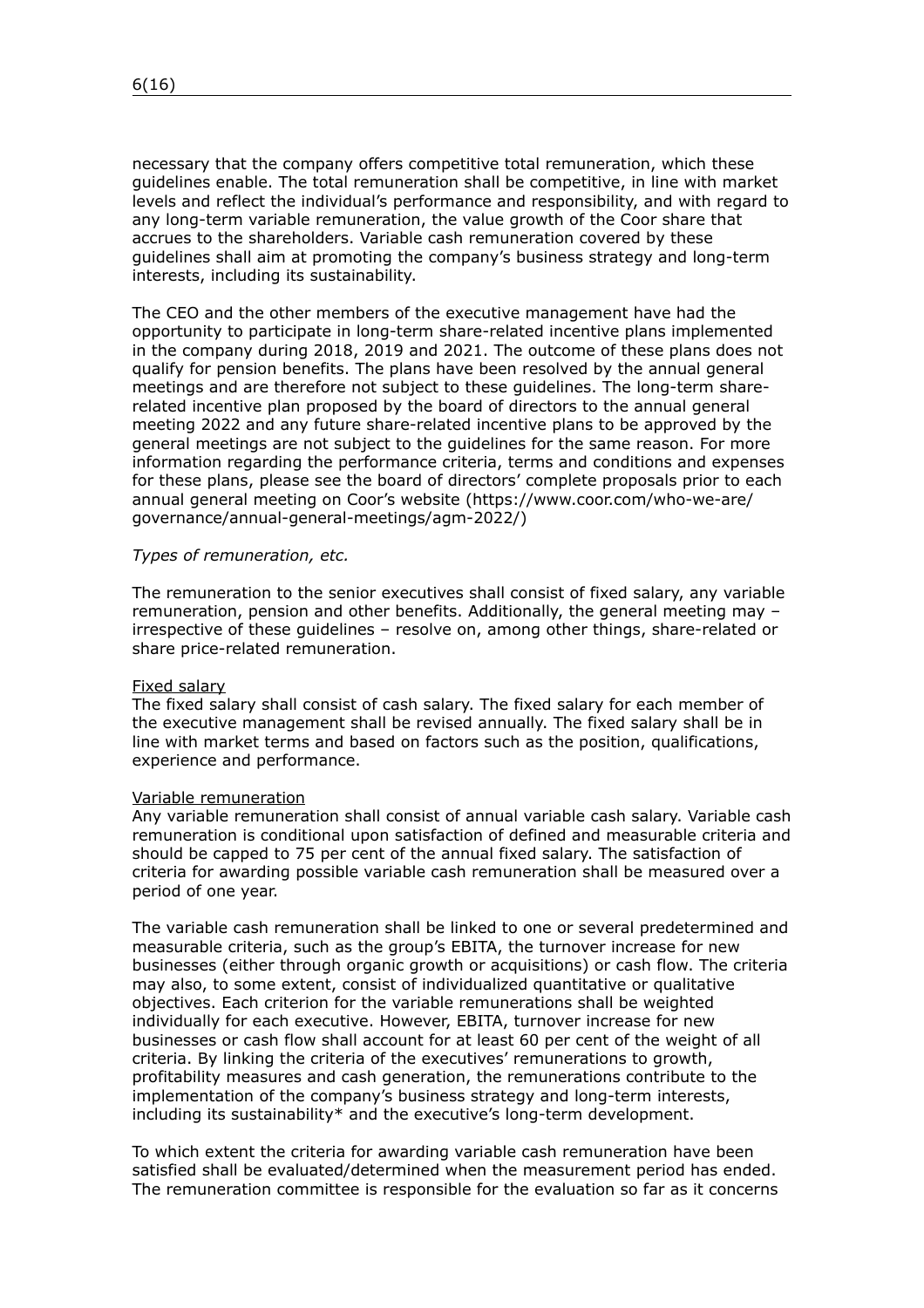variable remuneration to the CEO. For variable cash remuneration to other executives, the CEO is responsible for the evaluation. For financial objectives, the evaluation shall be based on the latest financial information made public by the company.

The terms and conditions for variable remuneration should be designed so that the board of directors, in the event of exceptional economic circumstances, is able to limit or refrain from paying variable remuneration if such action is deemed reasonable.

In specific cases, agreements on non-recurring remuneration may be reached, provided that such remuneration does not exceed an amount corresponding to 25 per cent of the annual fixed salary and is not paid more than once a year to the same individual. Such remuneration shall not qualify for pension benefits unless otherwise provided by mandatory collective agreement provisions. Any resolution on such remuneration shall be made by the board of directors based on a proposal from the remuneration committee.

No other variable cash remuneration shall be awarded.

\*Sustainability in its three dimensions; economic, social and environmental

#### Pension

For the CEO, pension benefits are regulated by the collective agreement. Pension premiums on salary that exceeds the maximum limit under the collective agreement shall be premium based and amount to not more than 30 per cent of the fixed annual salary. Variable remuneration shall not qualify for pension benefits. For other senior executives, pension benefits shall be premium based unless the individual concerned is subject to defined benefit pension under mandatory collective agreement provisions. Variable remuneration shall qualify for pension benefits. The pension premiums for premium based pension shall amount to not more than 30 per cent of the fixed annual cash salary.

#### Other benefits

Other benefits may include, for example, medical insurance (*Sw: sjukvårdsförsäkring*) and company cars. Premiums and other expenses associated with such benefits may amount to not more than five per cent of the fixed annual salary.

### Consultancy fees to board members

In specific cases, Coor's board members elected by the general meeting may, for a limited time, be remunerated for services within their respective area of expertise which do not constitute board work. Such services (including services provided by the relevant board member's wholly-owned company) shall be remunerated with an amount that is in line with market terms, provided that such services contribute to the implementation of Coor's business strategy and safeguarding of Coor's longterm interests, including its sustainability. Such consultancy fees shall not exceed two annual board fees per year for each board member.

#### *Termination of employment*

Severance pay is normally paid if the employment is terminated by the company. Members of the executive management may have a period of notice of not more than six months, in combination with severance pay corresponding to at maximum 18 months fixed salary. No severance payment will be made when employment is terminated by the employee.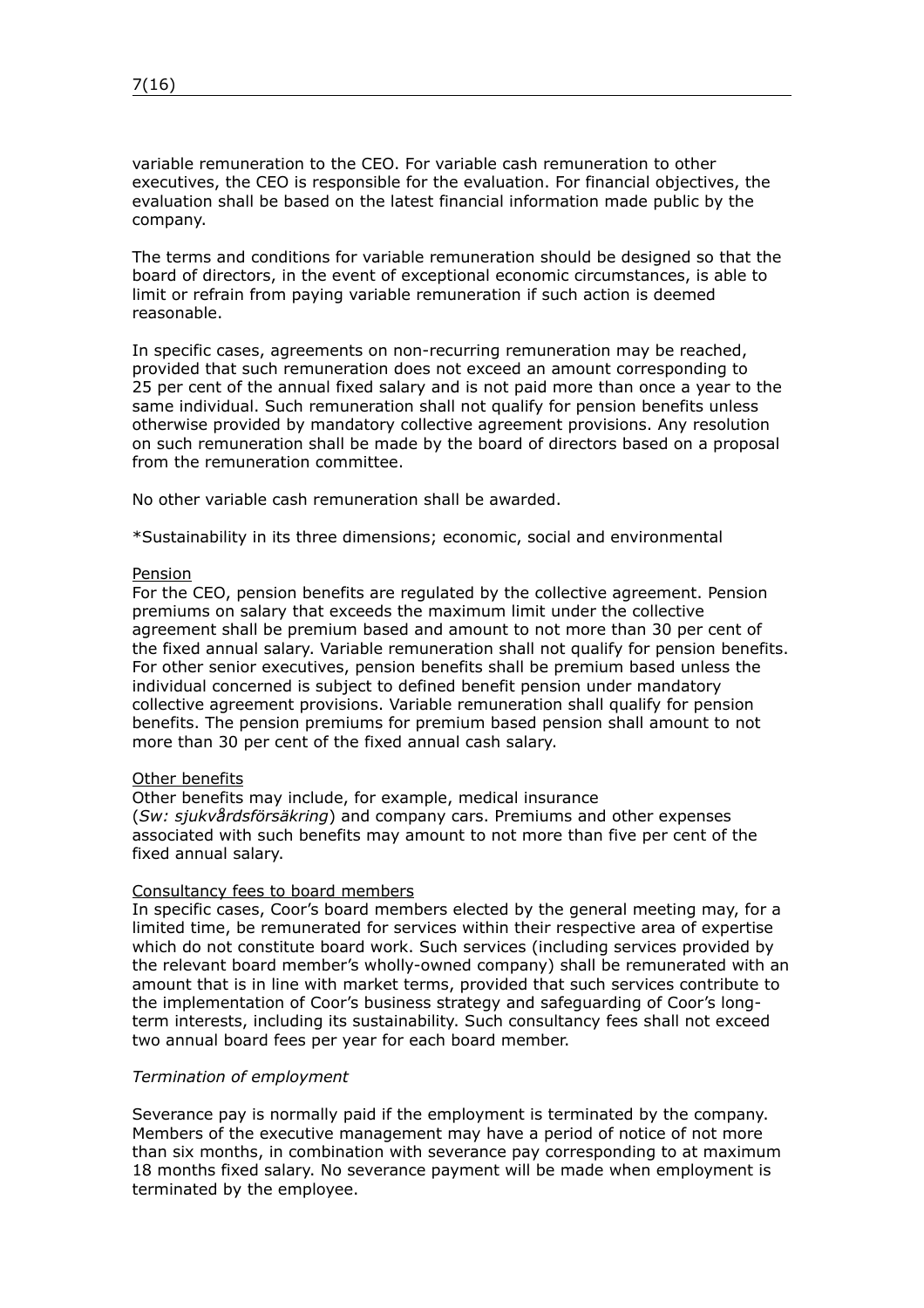### *Salary and employment conditions for employees*

In the preparation of the board of directors' proposal for these remuneration guidelines, salary and employment conditions for employees of the company have been taken into account by including information on the employees' total income, the components of the remuneration and increase and growth rate over time, in the remuneration committee's and the board of directors' basis of decision when evaluating whether the guidelines and the limitations set out herein are reasonable.

### *The decision-making process to determine, review and implement the guidelines*

The board of directors has established a remuneration committee. The committee's tasks include preparing the board of directors' decision to propose guidelines for executive remuneration. The board of directors shall prepare a proposal for new guidelines at least every fourth year and submit it to the general meeting. The guidelines shall be in force until new guidelines are adopted by the general meeting. The remuneration committee shall also monitor and evaluate programs for variable remuneration for the executive management, the application of the guidelines for executive remuneration as well as the current remuneration structures and compensation levels in the company. The members of the remuneration committee are independent of the company and its executive management. The CEO and other members of the executive management do not participate in the board of directors' processing of and resolutions regarding remuneration-related matters in so far as they are affected by such matters.

### *Derogation from the guidelines*

The board of directors may temporarily resolve to derogate from the guidelines resolved by the general meeting, in whole or in part, if in a specific case there is special cause for the derogation and a derogation is necessary to serve the company's long-term interests, including its sustainability, or to ensure the company's financial viability. As set out above, the remuneration committee's tasks include preparing the board of directors' resolutions in remuneration-related matters. This includes any resolutions to derogate from the guidelines.

### **THE BOARD'S PROPOSAL ON REMUNERATION REPORT (ITEM [12\)](#page-2-4)**

The board of directors proposes that the annual general meeting resolves to approve the board of directors' report regarding compensation pursuant to Chapter 8, Section 53 a of the Swedish Companies Act.

### **THE BOARD'S PROPOSAL REGARDING THE IMPLEMENTATION OF A LONG-TERM INCENTIVE PROGRAM AND HEDGING ARRANGEMENTS RELATING THERETO (ITEM [13](#page-2-5))**

#### **Implementation of the program (item [13](#page-2-5)A)**

The board of directors proposes that the annual general meeting resolves on the implementation of a long-term incentive program (the "**LTIP 2022**") in accordance with the below.

### **Objectives**

The LTIP 2022 is designed to provide long-term incentives for members of the Executive Management Team, including the CEO ("**EMT**") as well as Top Management Team and other key employees ("**TMT**") to improve Coor's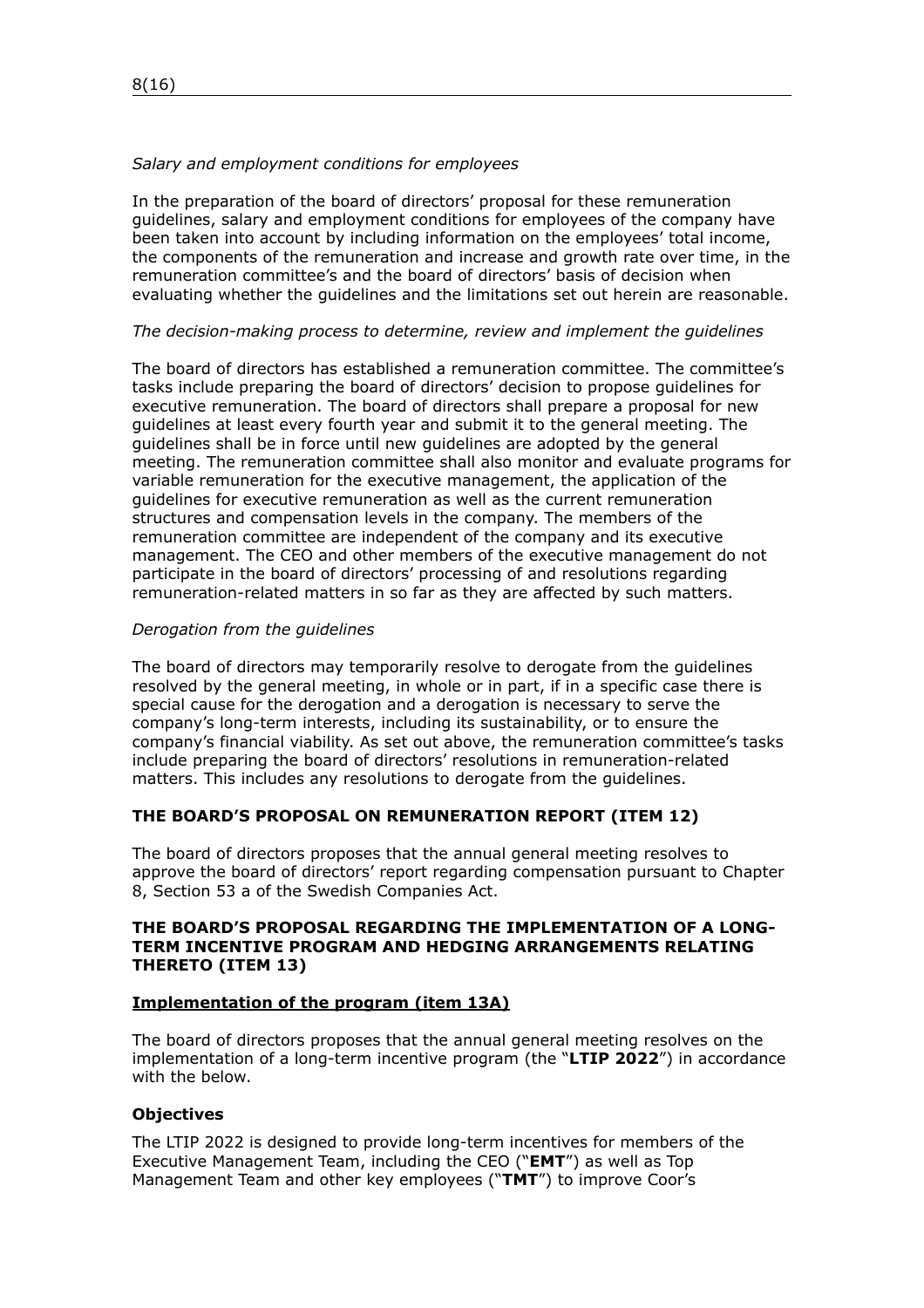performance and create long-term value. The main purposes of the LTIP 2022 are to increase and strengthen the potential for recruiting and retaining key individuals and to create an individual long-term ownership of Coor shares among the participants and thereby align their interests with those of the shareholders.

## **Description of the LTIP 2022**

The LTIP 2022 is proposed to include all current and future members of the EMT and TMT (the "**Participants**"), currently comprising of 71 employees in total. It is proposed that the program, which entails an investment requirement, should consist of performance shares. As proposed, the LTIP 2022 may comprise a maximum of 550,000 shares in Coor, representing approximately 0.57 per cent of all shares and votes in Coor[.1](#page-8-0)

### <span id="page-8-2"></span>Investment requirement

In order to participate in the LTIP 2022, Participants are required to make own investments in Coor shares and to allocate a number of shares to the LTIP 2022. The maximum number of Coor shares that may be allocated to the LTIP 2022 corresponds to approximately 7.5-10 per cent of the Participant's gross fixed annual salary in connection with enrolment in the LTIP 2022 ("**Investment Shares**"), as further set out below. Coor shares already held by Participants at the time of implementation and that are not allocated to ongoing share related incentive programmes<sup>2</sup>[,](#page-8-1) may be accounted for as Investment Shares in the LTIP [2](#page-8-1)022. Should the Participant be prohibited to acquire Coor shares under market abuse rules or similar at enrolment in the LTIP 2022, Investment Shares must instead be acquired as soon as such restrictions do not longer apply.

### <span id="page-8-3"></span>Performance Share Rights

For each Investment Share, rights will be granted free of charge under the LTIP 2022, entitling the Participant to receive a number of Coor shares, free of charge, following expiration of a three-year vesting period ("**Performance Share Rights**"). Each Performance Share Right entitles the holder to one (1) Coor share. Allotment of Coor shares pursuant to Performance Share Rights will be subject to the achievement of performance conditions, as set out below, and will generally require that the Participant retains his or her employment and all his or her Investment Shares over a period of approximately three years from the date of grant of Performance Share Rights (the "**Vesting Period**").

Granting of Performance Share Rights to the Participants will generally take place as soon as practicably possible following the annual general meeting 2022.

In order to align the Participants' and shareholders' interests, Coor will compensate for dividends and other value transfers to the shareholders during the Vesting Period by increasing the number of shares that each Performance Share Right entitles the Participant to receive. The number of Coor shares which each Performance Share Right entitles the Participant to receive may be recalculated as a result of e.g. bonus issues, reverse splits or splits of shares, new share issues, reductions of the share capital, or similar actions. The transfer of shares may be accelerated as a result of any merger, demerger, larger acquisition or divestment or similar actions.

<span id="page-8-0"></span> $1$  Including buffer for dividend compensations but excluding 145,000 shares that may be acquired for subsequent transfers on Nasdaq Stockholm to cover certain costs associated with the LTIP 2022.

<span id="page-8-1"></span><sup>&</sup>lt;sup>[2](#page-8-3)</sup> For more information, see below under "Description of ongoing variable compensation programs".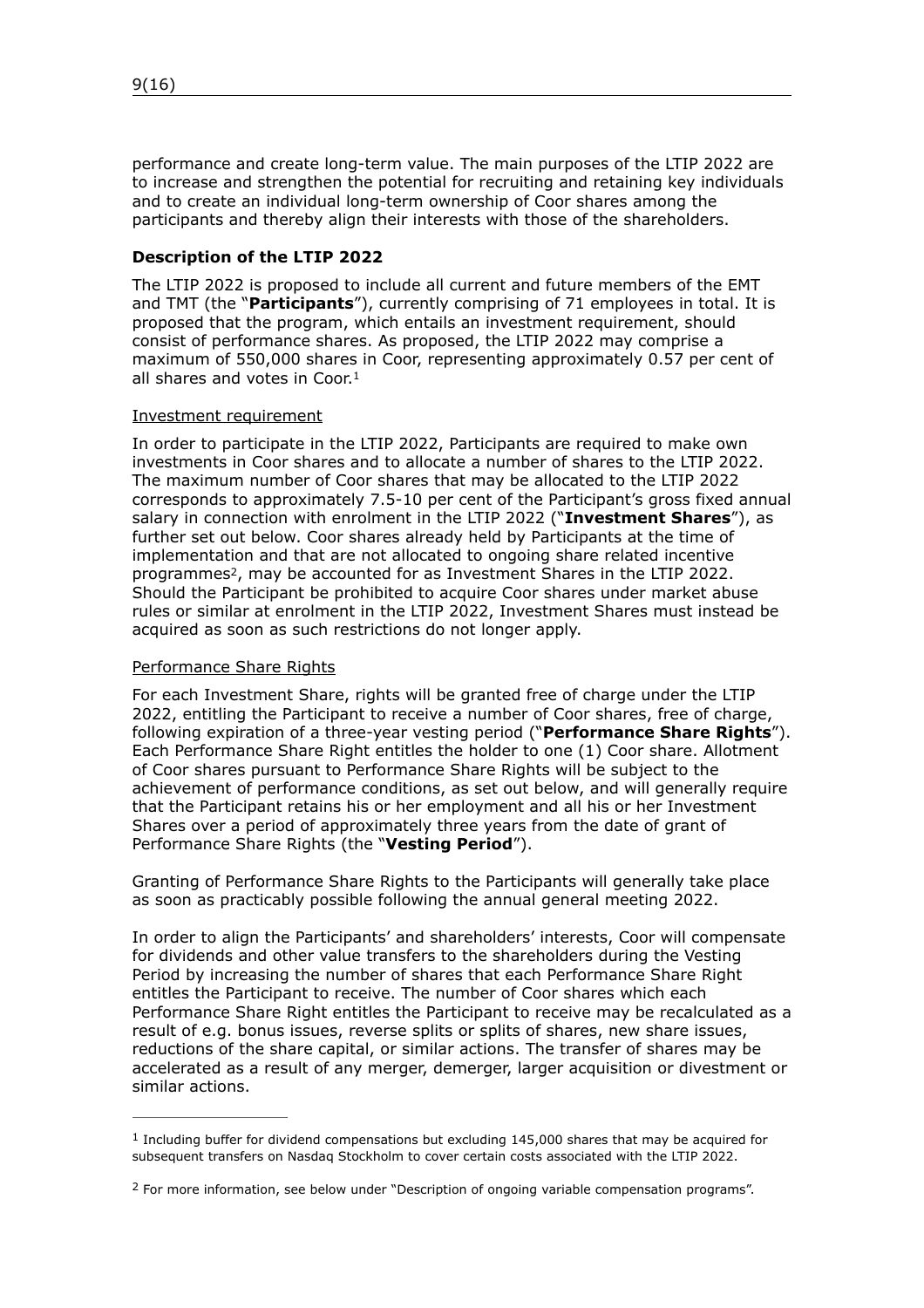### *Allocation and performance conditions*

The Performance Share Rights are divided into three series, Series A, Series B and Series C, and the vesting of Performance Share Rights will be subject to the satisfaction of performance conditions during the period 1 January 2022-31 December 2024 (the "**Performance Period**"), which will determine what portion (if any) of the Performance Share Rights of the respective series that will vest at the end of the Vesting Period.

The three performance conditions for the respective series of Performance Share Rights are the following:

#### *Series A* Average Customer Satisfaction Index ("**ACSI**"):

If Coor's ACSI during the Performance Period equals or fall short of the minimum level 68, no vesting will occur. If Coor's ACSI equals or exceeds 72, 100% vesting will occur. A linear proportioned performance vesting will occur if the outcome is between the minimum and maximum levels. Information about the outcome will be provided in the annual report for the financial year 2024.

### *Series B* Accumulated adjusted EBITA development:

If Coor's accumulated adjusted EBITA development during the Performance Period equals or falls short of the minimum level defined as 10% below of the accumulated adjusted EBITA according to Coor's Business Plan for 2022-2024 (as decided by the board of directors), no vesting will occur. If Coor's accumulated adjusted EBITA development percentage equals or exceeds the maximum level defined as 10% above of the accumulated adjusted EBITA according to Coor's Business Plan, 100% vesting will occur. A linear proportioned performance vesting will occur if the outcome is between the minimum and maximum levels. The board of directors shall have the right to adjust the target levels for any acquisitions or disposals made by Coor during the Performance Period. Information about the target levels and outcome of the performance conditions will be provided in the annual report for the financial year 2024.

### Series C Relative Total Shareholder Return ("TSR") development:

The vesting will vary depending on Coor's TSR performance versus the weighted average of a group of other companies (the "**Peer Group**"). If Coor's accumulated TSR performance during the Performance Period equals or falls short of the weighted average index for the Peer Group (the minimum level), no vesting will occur. If Coor's accumulated TSR performance equals or exceeds the weighted average index for the Peer Group by more than 6 percentage points (the maximum level), 100% vesting will occur. A linear proportioned performance vesting will occur if the outcome is between the minimum and maximum level for the Peer Group. Information about the outcome will be provided in the annual report for the financial year 2024.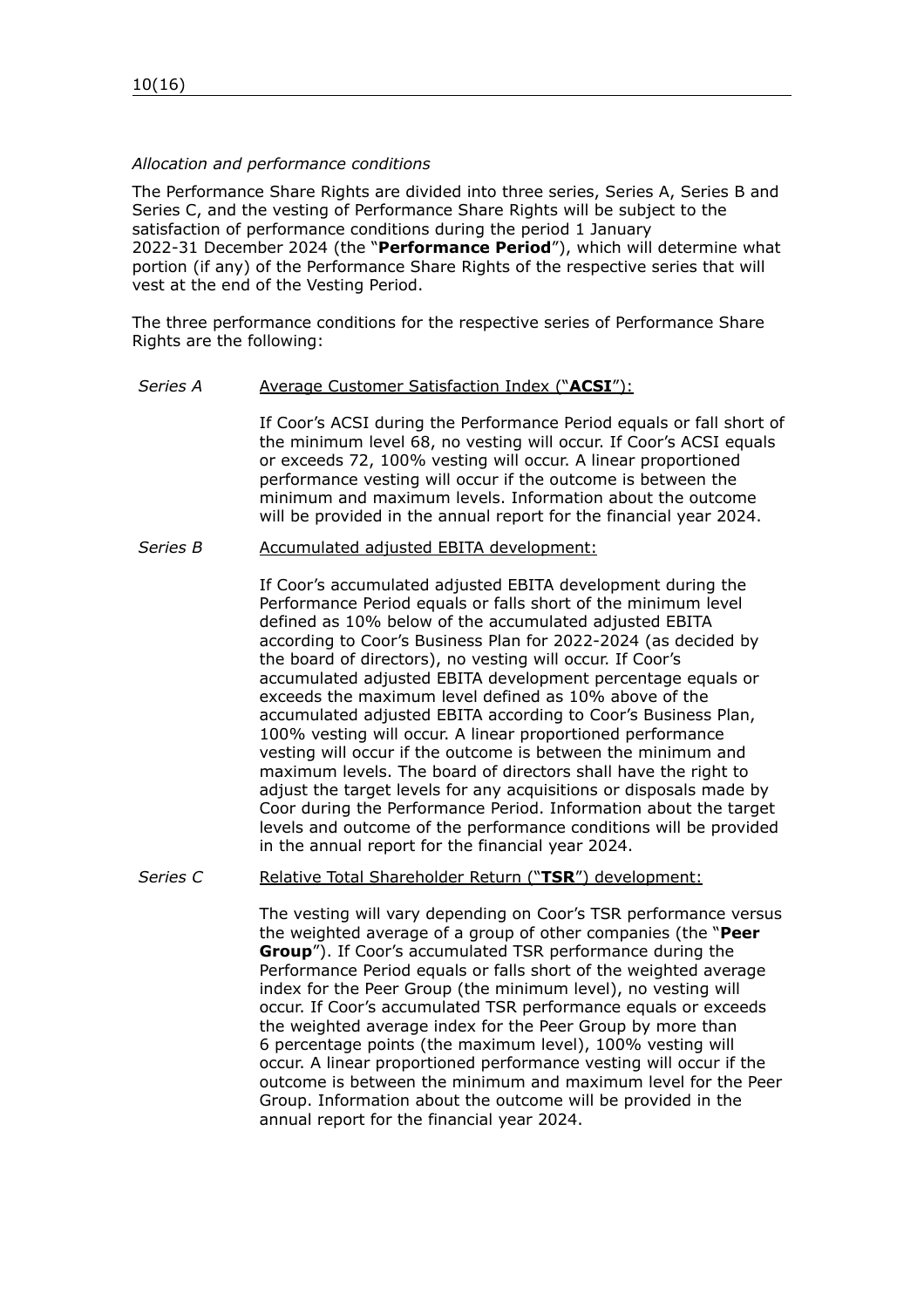The maximum number of Investment Shares to be allocated to the LTIP 2022 and the maximum allocation of the respective series of Performance Share Rights for each of the three participant categories are set out below.

| Category 1<br>(CEO) | The CEO can allocate up to 9,000 Investment Shares to the LTIP<br>2022.                                                                                                                       |
|---------------------|-----------------------------------------------------------------------------------------------------------------------------------------------------------------------------------------------|
|                     | Each Investment Share entitles the CEO to receive:<br>1 Performance Share Right of Series A;<br>4 Performance Share Rights of Series B; and<br>1 Performance Share Right of Series C.         |
|                     | In total 6 Performance Share Rights for each Investment Share.                                                                                                                                |
| Category 2<br>(EMT) | 10 other employees in the EMT can allocate up to 2,750<br>Investment Shares each.                                                                                                             |
|                     | Each Investment Share entitles these employees to receive:<br>1 Performance Share Right of Series A;<br>3 Performance Share Rights of Series B; and<br>1 Performance Share Right of Series C. |
|                     | In total 5 Performance Share Rights for each Investment Share.                                                                                                                                |
| Category 3<br>(TMT) | Approximately 60 employees in TMT can allocate up to 1,250<br>Investment Shares each.                                                                                                         |
|                     | Each Investment Share entitles these employees to receive:<br>1 Performance Share Right of Series A;<br>2 Performance Share Rights of Series B; and<br>1 Performance Share Right of Series C. |
|                     |                                                                                                                                                                                               |

In total 4 Performance Share Rights for each Investment Share.

### *Allotment of shares*

Provided that the performance conditions above have been met during the Performance Period and that the Participant has retained his or her employment (unless special circumstances are at hand) and the Investment Shares during the Vesting Period, the Performance Share Rights will vest and allotment take place of Coor shares ("**Performance Shares**") as soon as practicably possible following the expiration of the Vesting Period.

When determining the final vesting level of Performance Share Rights, the board of directors shall examine whether the vesting level is reasonable considering Coor's financial results and position, conditions on the stock market and other circumstances, and if not, as determined by the board of directors, reduce the vesting level to the lower level deemed appropriate by the board of directors.

In the event delivery of Performance Shares to Participants cannot take place under applicable law or at a reasonable cost and employing reasonable administrative measures, the board of directors will be entitled to decide that Participants may, instead, be offered a cash settlement.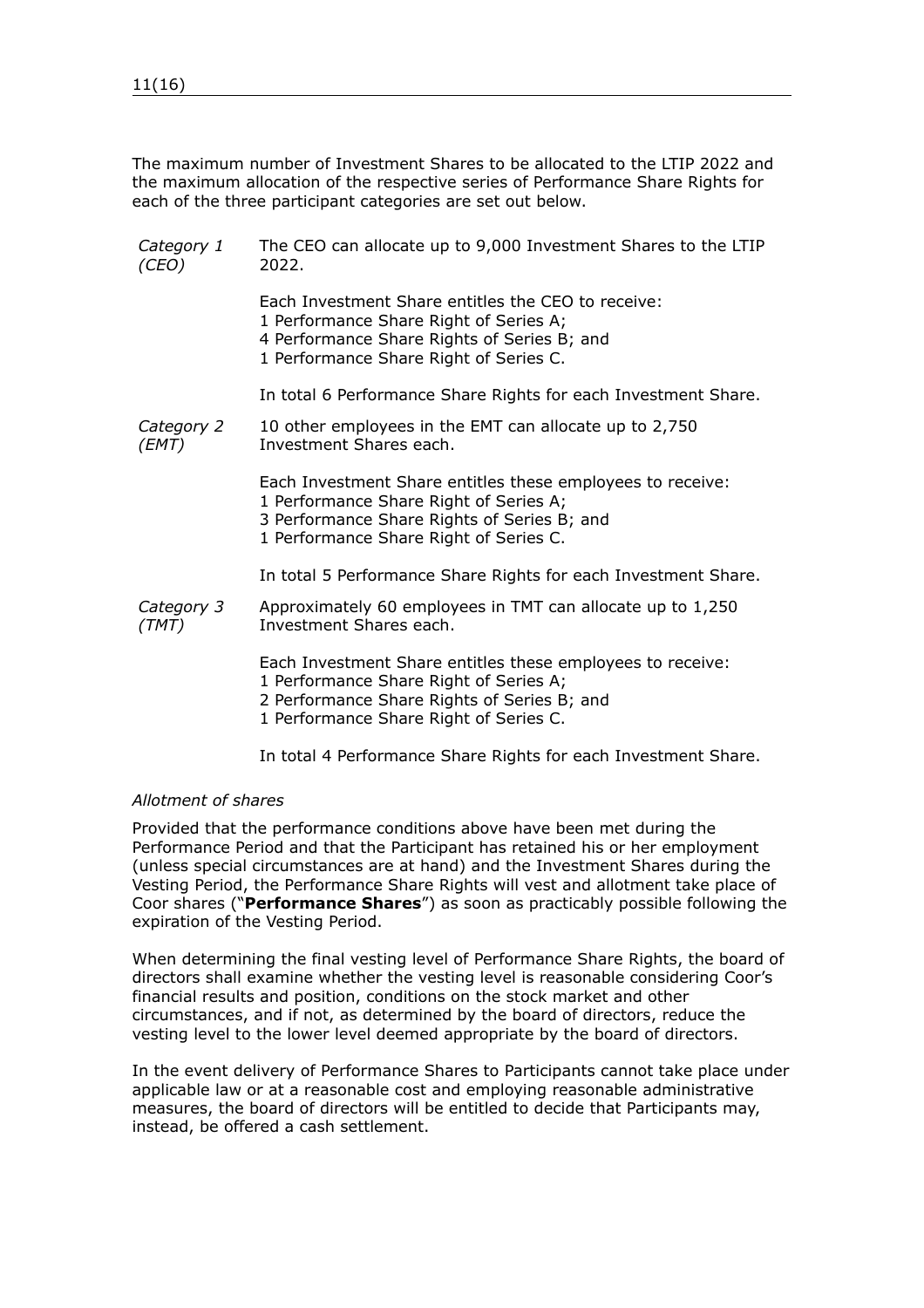# **Costs, dilution and effects on important key ratios**

The costs for the LTIP 2022, which are charged in the profit and loss account, are calculated according to the accounting standard IFRS 2 and distributed over the Vesting Period. The calculation has been made based on the quoted closing price of shares in Coor as of 10 March 2022, i.e. SEK 71.25 per share, and the following assumptions: (i) dividends according to consensus estimates, (ii) an estimated annual turnover of personnel of 10 per cent, (iii) an average fulfilment of the performance conditions of approximately 50 per cent, and (iv) a total maximum of 550,000 Performance Shares eligible for allotment. In addition to what is set forth above, the costs for the LTIP 2022 have been based on that the program comprises a maximum of 71 Participants and that each Participant makes a maximum investment.

In total, the costs for the LTIP 2022 according to IFRS 2 are estimated to approximately SEK 13.5 million excluding social security costs (SEK 23.9 million if the average fulfilment of the performance condition is 100 per cent). The costs for social security charges are calculated to approximately SEK 4.8 million, based on the above assumptions, and also assuming an annual share price increase of 10 per cent during the LTIP 2022 and a social security tax rate of 23.5 per cent (SEK 9.6 million if the average fulfilment of the performance condition is 100 per cent).

The expected annual costs of SEK 6.2 million, including social security charges, correspond to approximately 0.1 per cent of the Coor Group's total employee costs for the financial year 2021 (0.2 per cent if the average fulfilment of the performance condition is 100 per cent).

In addition to the above-mentioned costs, the LTIP 2022 is expected to generate costs related to external advisory services and administration costs related to the transfer of shares. In total, these costs are not expected to exceed SEK 0.3 million.

As proposed, the LTIP 2022 may comprise a maximum of 550,000 shares in Coor, representing approximately 0.57 per cent of all shares and votes in Coor, including buffer for dividend compensations, but excluding 145,000 shares that may be acquired for subsequent transfers on Nasdaq Stockholm to cover certain costs associated with the LTIP 2022.

Since there is no proposal to issue new shares pursuant to the LTIP 2022, the LTIP 2022 will have no dilutive effect on the existing shareholders votes or share of the capital. The effect on important key figures is only marginal.

### **Hedging arrangements**

The board of directors has considered different methods for securing the financial exposure and the transfer of shares under the LTIP 2022, such as transfer of treasury shares and an equity swap agreement with a third party. The board of directors considers acquisitions of own shares on Nasdaq Stockholm with subsequent transfer to Participants to be the most cost efficient and flexible method to secure the financial exposure and the transfer of shares under the LTIP 2022.

Since the costs in connection with an equity swap agreement will be significantly higher than the costs in connection with transfer of treasury shares, the board of directors' main proposal is that the financial exposure is secured by transfer of treasury shares (item [13](#page-2-5)B).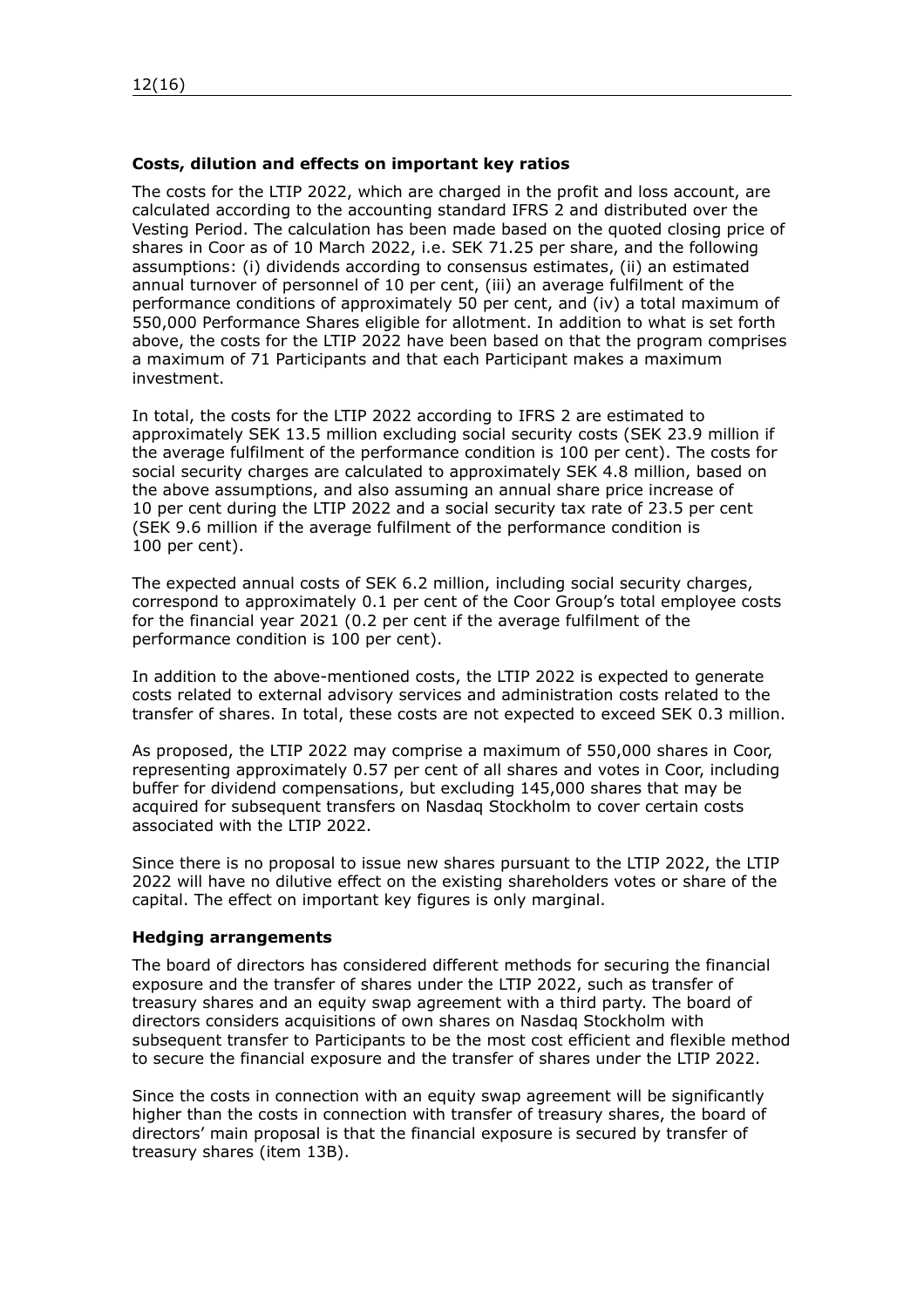Should the majority requirement under item [13B](#page-2-5) below not be reached, the board of directors proposes that the annual general meeting approves the entering into an equity swap agreement with a third party (item [13C](#page-2-5)).

## **Preparation of the proposal, etc.**

The proposal regarding LTIP 2022 has been prepared by Coor's remuneration committee in consultation with external advisors and has been adopted by the board of directors.

The board of directors shall, within the framework of the above terms and conditions and the applicable guidelines for remuneration of senior executives, be responsible for the implementation and management of the LTIP 2022 and all major decisions relating to the LTIP 2022 will be taken by the remuneration committee, with approval by the full board of directors as required.

### **Description of ongoing variable compensation programs**

Coor's ongoing share related incentive programmes – LTIP 2019 and LTIP 2021 – were approved by the annual general meeting 2019 and 2021 respectively, and are described in the Annual Report 2019, in the note to the Consolidated Financial Statements, Note 5 and 6, in the Annual Report 2020, in the note to the Consolidated Financial Statements, Note 6 and 7, and in the Annual Report 2021, in the note to the Consolidated Financial Statements, Note 6 and 7. The compensation for the EMT, including fixed and variable compensation, and other remunerations are also described in the Annual Report. The Remuneration Report prepared by the board of directors and presented at the annual general meeting for approval contains a summary description each and every incentive programs which are ongoing or have been completed during the year.

## **Authorisation for the board of directors to resolve on acquisitions of own shares and resolution on transfers of own shares to LTIP 2022 Participants (item [13](#page-2-5)B)**

### **Authorisation for the board of directors to resolve on acquisitions of own shares**

The board of directors proposes that the annual general meeting authorises the board of directors to, at one or several occasions up to the next annual general meeting, resolve on acquisitions of the company's own shares in accordance with the following conditions:

- Acquisitions may only be effected on Nasdaq Stockholm.
- A maximum of 695,000 shares may be acquired to secure delivery of shares to LTIP 2022 Participants and for subsequent transfers on Nasdaq Stockholm to cover certain costs associated with the LTIP 2022, mainly social security costs.
- Acquisition may only be made within the registered price range on each occasion between the highest bid price and the lowest selling price.

The board of directors has issued a statement pursuant to Chapter 19, Section 22 of the Swedish Companies Act.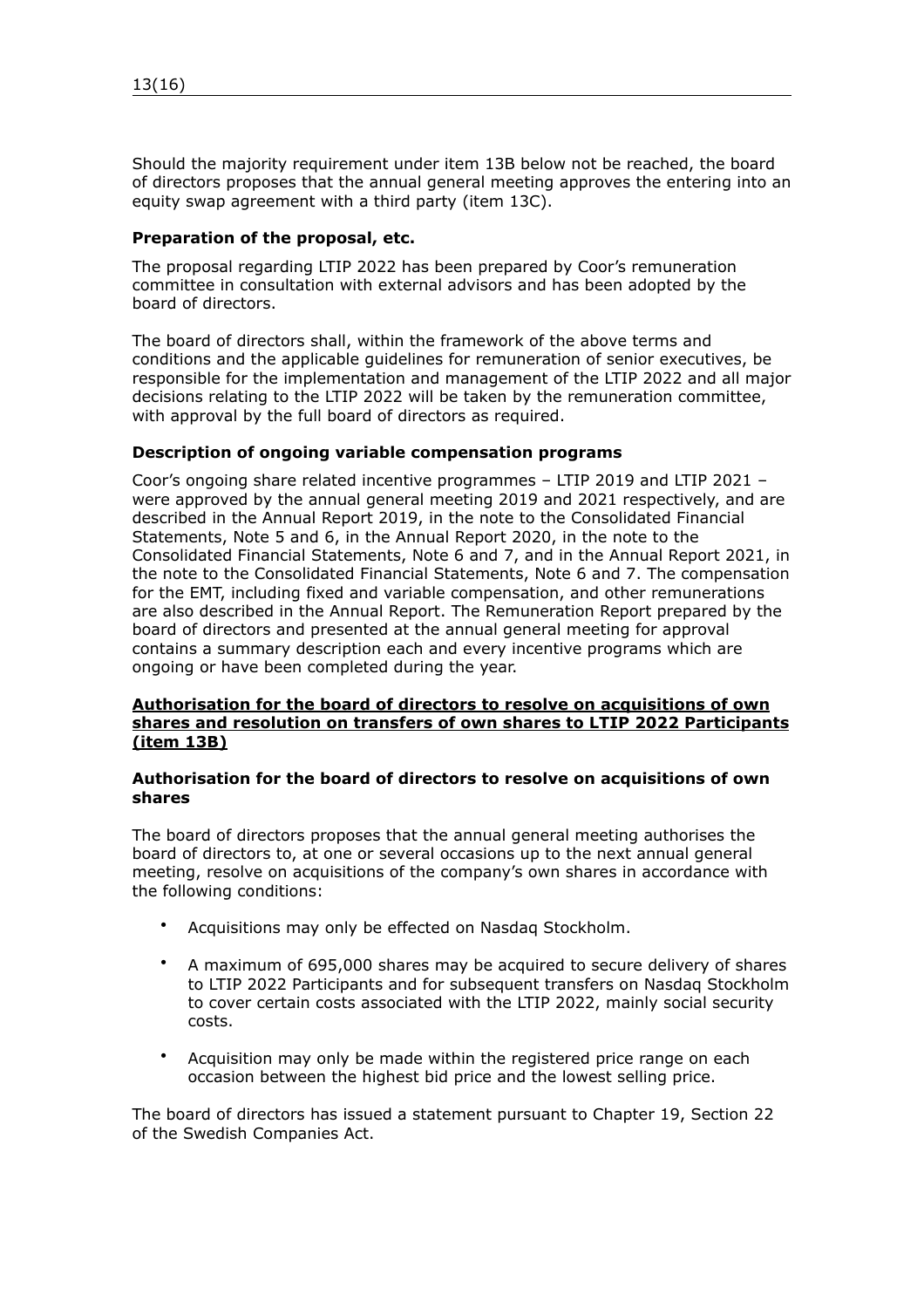# **Resolution on transfers of own shares to LTIP 2022 Participants**

The board of directors proposes that the annual general meeting resolves that transfers of own shares may be made in accordance with the following conditions:

- A maximum of 550,000 shares may be transferred, free of consideration, to LTIP 2022 Participants.
- Right to acquire shares free of consideration shall, with deviation from the shareholders' preferential rights, be granted LTIP 2022 Participants.
- Transfers of shares shall be made free of consideration at the time and on the other terms and conditions that LTIP 2022 Participants have the right to acquire shares.
- The number of shares that may be transferred under the LTIP 2022 may be recalculated as a result of e.g. bonus issues, reverse splits or splits of shares, new share issues, cash dividends, reductions of the share capital, or similar actions.

The transfer of own shares is a part of the proposed LTIP 2022 and the board of directors considers it to be of benefit for Coor and its shareholders that the Participants are offered the opportunity to become shareholders in Coor on the terms and conditions of LTIP 2022.

### **Equity swap agreement with a third party (item [13](#page-2-5)C)**

Should the majority requirement under item [13B](#page-2-5) above not be reached, the board of directors proposes that the annual general meeting approves the entering into an equity swap agreement with a third party, at market terms, whereby the third party in its own name shall be entitled to acquire and transfer Coor shares to the Participants.

### **Conditions**

The annual general meeting's resolution on implementation of the LTIP 2022 in accordance with item [13](#page-2-5)A above is conditional upon the annual general meeting resolving either in accordance with the board of directors' proposal under item [13B](#page-2-5) or in accordance with the board of directors' proposal under item [13](#page-2-5)C.

### **Majority requirements**

The annual general meeting's resolution according to item [13](#page-2-5)A above requires a simple majority among the votes cast. A valid resolution under item [13](#page-2-5)B above requires that shareholders representing not less than nine-tenths of the votes cast as well as of the shares represented at the meeting approve the resolution. A valid resolution under item [13](#page-2-5)C above requires a simple majority among the votes cast.

# **THE BOARD'S PROPOSAL TO AUTHORISE THE BOARD TO RESOLVE ON ACQUISITIONS AND TRANSFERS OF OWN SHARES (ITEM [14](#page-2-6))**

The board of directors proposes that the annual general meeting authorise the board of directors to, at one or several occasions up to the next annual general meeting, resolve on acquisitions of the company's own shares.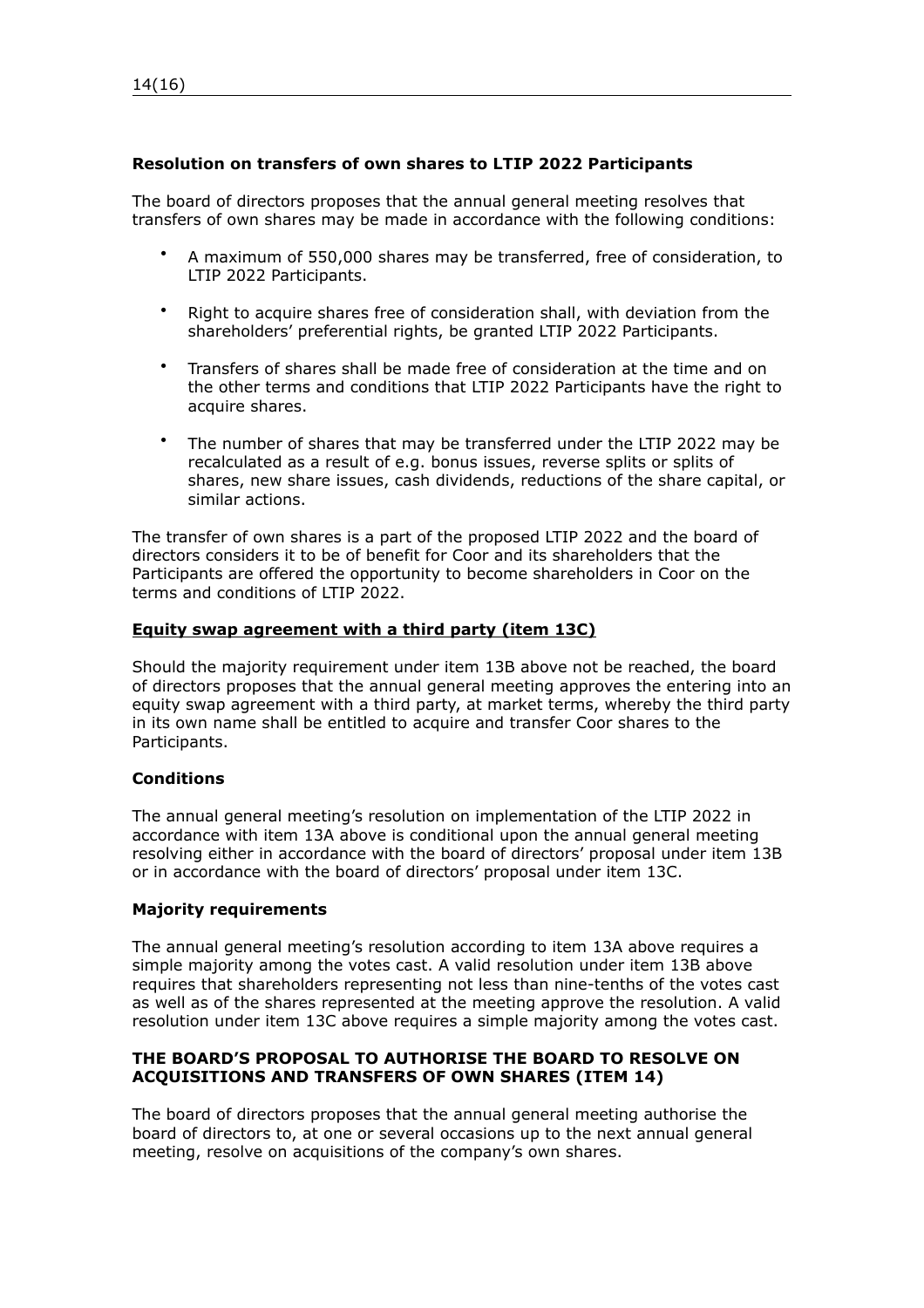Acquisition shall take place on Nasdaq Stockholm within the registered price range on each occasion between the highest bid price and the lowest selling price and payment for the shares shall be in cash. So many shares may, at the most, be repurchased so that the company's holding does not at any time exceed 10 per cent of the total number of shares in the company.

The board of directors has issued a statement pursuant to Chapter 19, Section 22 of the Swedish Companies Act.

The board of directors also proposes that the annual general meeting authorise the board of directors, for the period until the next annual general meeting, to resolve on transfers of not more than all of the company's own shares held by the company.

Transfer of shares shall take place on Nasdaq Stockholm within the registered price range on each occasion between the highest bid price and the lowest selling price.

The aim of the authorizations are to allow the board of directors the opportunity to adjust the capital structure and in doing so create increased value for Coor's shareholders.

A valid resolution under this item requires that shareholders representing not less than two thirds of the votes cast as well as of the shares represented at the meeting approve the resolution.

# **THE BOARD'S PROPOSAL TO AUTHORISE THE BOARD TO RESOLVE ON NEW ISSUES OF SHARES (ITEM [15\)](#page-2-7)**

The board of directors proposes that the annual general meeting authorise the board of directors to, at one or several occasions up to the next annual general meeting, resolve upon new issues of shares. By resolutions based on the authorisation, not more than such number of shares corresponding to 10 per cent of the total number of shares in the company at the time of the annual general meeting's resolution on the authorisation, may be issued.

The authorisation includes a right to resolve to issue new shares for cash consideration, by contribution in kind or payment by set-off. Share issues for cash consideration and by payment by set-off may be made with disapplication from the shareholders' preferential rights, provided that the share issue is made on market terms.

The reason for the proposal and the potential deviation from the shareholders' preferential rights is to allow for flexibility in connection with potential acquisitions or to raise capital for acquisitions.

A valid resolution under this item requires that shareholders representing not less than two thirds of the votes cast as well as of the shares represented at the meeting approve the resolution.

### **SHARES AND VOTES**

There are in total 95,812,022 shares and votes in the company. The company has only one series of shares. The company holds 740,000 treasury shares that are not represented at the meeting.